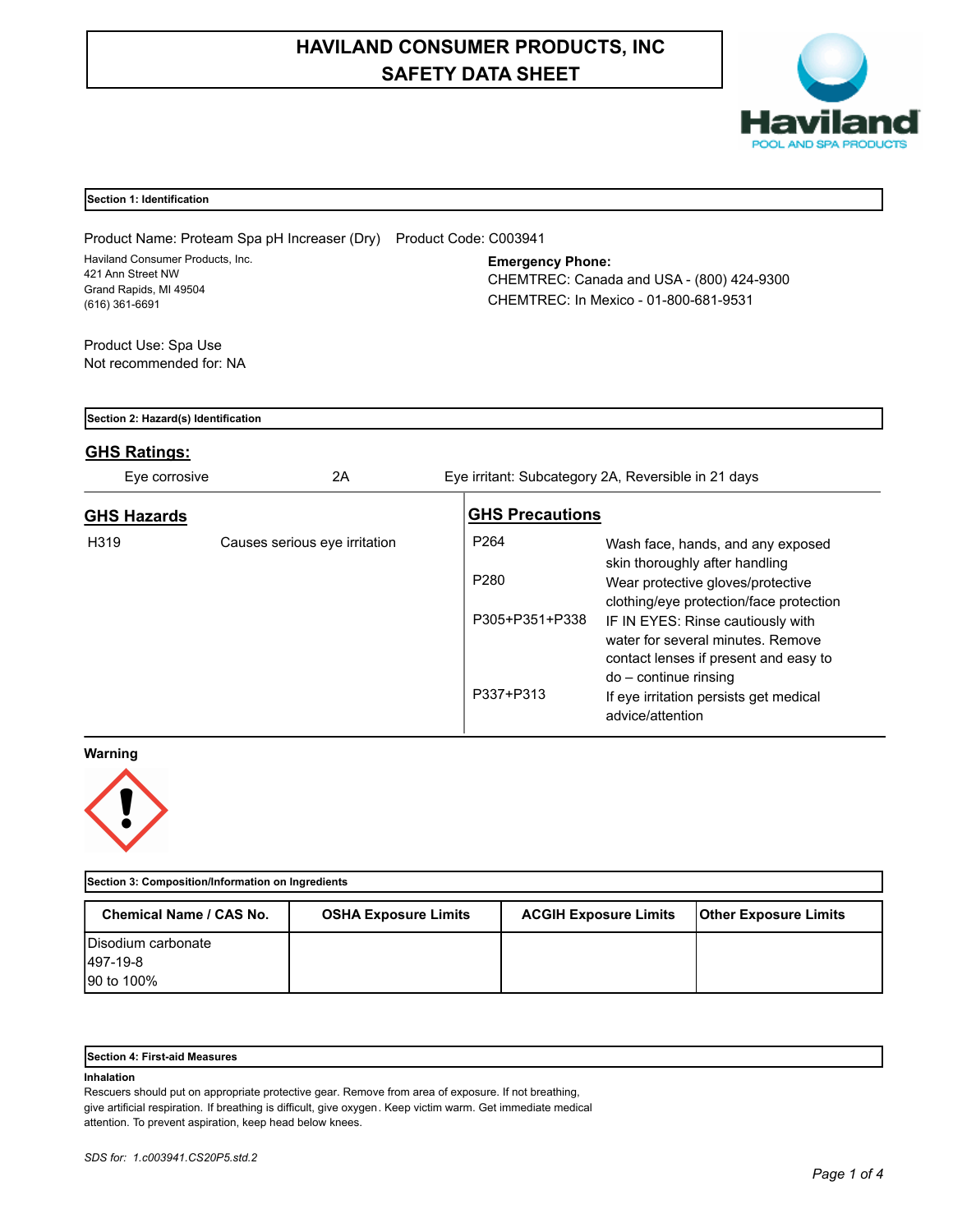## **Eye Contact**

Immediately flush eyes with water. Flush eyes with water for a minimum of 15 minutes, occasionally lifting and lowering upper lids. Get medical attention promptly. **Skin Contact**

Remove contaminated clothing. Wash skin with soap and water. Get medical attention. Wash clothing separately and clean shoes before reuse.

#### **Ingestion**

If swallowed, do NOT induce vomiting. Give victim a glass of water. Call a physician or poison control center immediately. Never give anything by mouth to an unconscious person.

#### **Section 5: Fire-fighting Measures**

#### **Extinguishing Media**

Water, water fog, CO2, dry chemical **Specific Hazards Arising from the Chemical**

**Hazardous combustion products:**

Fumes of Sodium Oxide

## **Special Protective Equipment and Precautions for Firefighters**

**Special Information**: As in any fire, wear self-contained breathing apparatus pressure-demand (MSHA/NIOSH approved or equivalent) and full protective gear.

#### **Section 6: Accidental Release Measures**

#### **Personal precautions**

Avoid dust formation. Sweep up to prevent slipping hazard.

#### **Methods for containment**

Prevent large quantities of this product from contacting vegetation or waterways. Cover with plastic sheet to prevent spreading Pick up and transfer to properly labeled containers Keep in suitable and closed containers for disposal

#### **Methods for cleaning up**

Sweep or vacuum up spillage and return to container. Pick up and transfer to properly labeled containers. Keep in suitable and closed containers for disposal.

#### **Section 7: Handling and Storage**

**HANDLING:** Use only in a well ventilated area. Avoid breathing vapor, fumes or mist. Avoid contact with eyes, skin, and clothing. Ground and bond containers when transferring material. Always open containers slowly to allow any excess pressure to vent. Follow all MSDS/label precautions even after containers are emptied because they may retain product residues.

**STORAGE:** Keep away from heat, sparks, and flame. Store containers in a cool, well ventilated place. Keep container closed when not in use. Protect from direct sunlight.

| Section 8: Exposure Control/Personal Protection |                             |                              |                              |  |  |  |
|-------------------------------------------------|-----------------------------|------------------------------|------------------------------|--|--|--|
| <b>Chemical Name / CAS No.</b>                  | <b>OSHA Exposure Limits</b> | <b>ACGIH Exposure Limits</b> | <b>Other Exposure Limits</b> |  |  |  |
| Disodium carbonate                              |                             |                              |                              |  |  |  |
| 1497-19-8                                       |                             |                              |                              |  |  |  |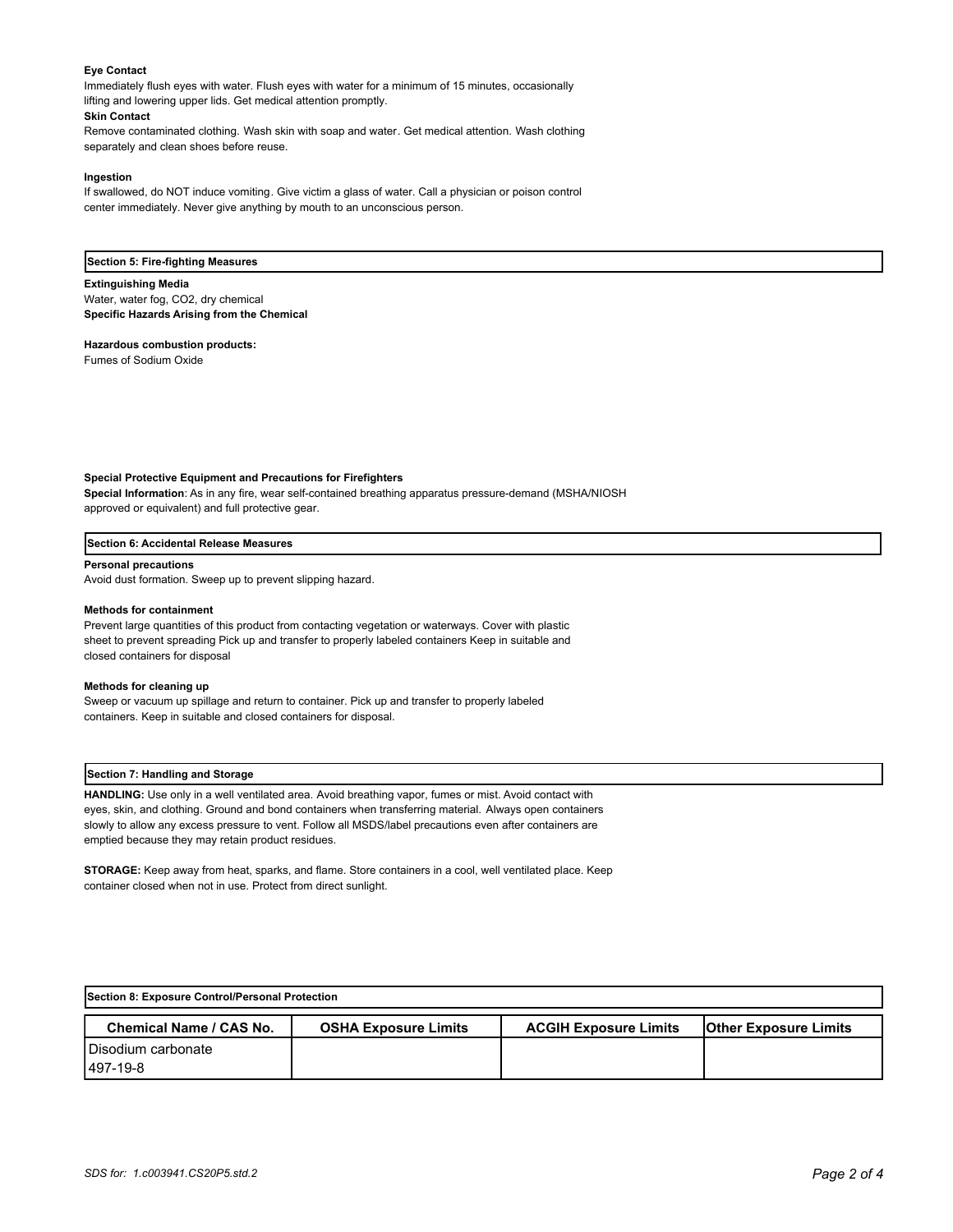**RESPIRATORY PROTECTION:** A respiratory protection program that meets OSHA 1910.134 and ANSI Z88.2 requirements must be followed whenever workplace conditions warrant the use of a respirator.

**SKIN PROTECTION:** Wear impervious protective gloves. Wear protective gear as needed - apron, suit, boots.

**EYE PROTECTION:** Wear safety glasses with side shields (or goggles) and a face shield.

**OTHER PROTECTIVE EQUIPMENT**: Facilities storing or utilizing this material should be equipped with an eyewash facility and a safety shower.

**HYGENIC PRACTICES:** Do not eat, drink, or smoke in areas where this material is used. Avoid breathing vapors. Remove contaminated clothing and wash before reuse. Wash thoroughly after handling. Wash hands before eating.

## **Section 9: Physical and Chemical Properties**

**Freezing point:** Unknown **Solubility:** 33.2% Maximum **Boiling range:** Decomposes **Flash point:** Unknown **Evaporation rate:** Unknown **Flammability:** Unknown **Explosive Limits:** Unknown **Specific Gravity** Unknown **Specific Gravity** Unknown **Autoignition temperature:** Unknown **Decomposition temperature:** Unknown **Viscosity:** Unknown **Grams VOC less water:** Unknown **Appearance:** White granular **CODO EXECUTE:** Odor: odorless **Vapor Pressure:** Unknown **Odor threshold:** Unknown **Vapor Density:** Unknown **pH:** 11.4 (1%solution) **Density:** Unknown **Melting point:** 851°C

#### **Section 10: Stability and Reactivity**

**Chemical Stability: STABLE Incompatible Materials**  Aluminum powder, acids, fluorine, molten lithium **Conditions to Avoid** Unknown **Hazardous Decomposition Products** Heated to decomposition, it emits fumes of sodium oxide.

**Hazardous Polymerization**

Hazardous polymerization will not occur.

**Section 11: Toxicology Information**

# **Mixture Toxicity**

Oral Toxicity LD50: 4,090mg/kg Dermal Toxicity LD50: 2,210mg/kg Inhalation Toxicity LC50: 2mg/L

## **Routes of Entry:**

Inhalation Ingestion Skin contact Eye contact

# **Effects of Overexposure**